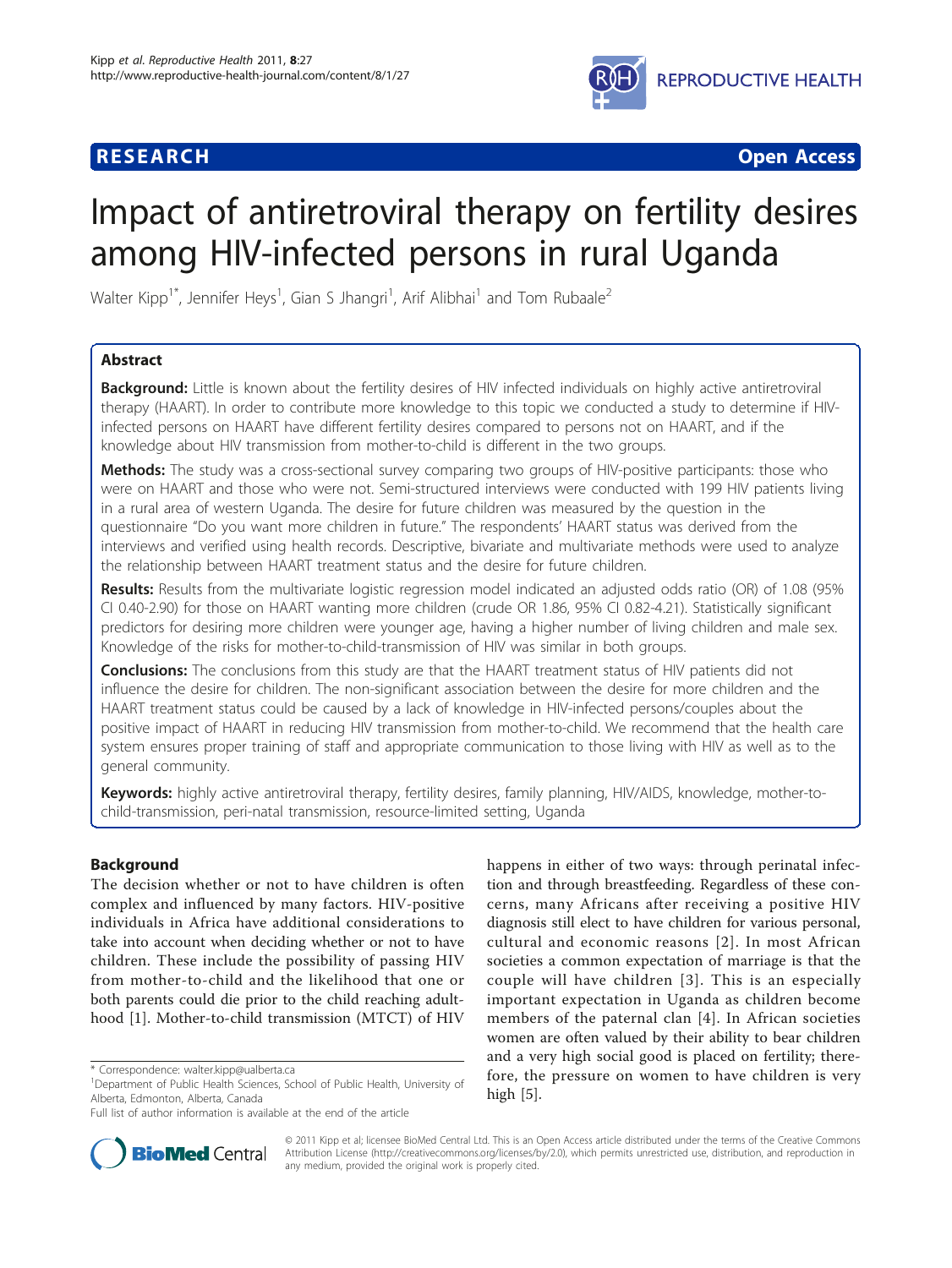The birth of an HIV-positive child to a HIV-positive parent or couple is a situation faced by many families in sub-Saharan African countries. However, the advent of available highly active antiretroviral therapy (HAART) in many sub-Saharan African countries has changed the situation for HIV-positive persons. HAART has been shown to drastically reduce the risk of MTCT of HIV: The risk of MTCT in Denmark was less than 1% in all HIV-positive women (all on HAART) who gave birth between 2000-2005, and 1.7% in a large reference center for pregnant HIV-positive women in Belgium [[6,7\]](#page-8-0). Similarly, HAART has been found to reduce the risk of vertical transmission of HIV in sub-Saharan African countries. For example, the risk of MTCT of HIV in women from a general sample from several sub-Saharan African countries decreased from 30.9% in untreated women to 4.9% in women on HAART [[8\]](#page-8-0). Similarly, in Botswana, the number of new pediatric HIV infections has dropped from 4,600 in 1999 to 890 in 2007 due to nearly complete coverage of an effective antiretroviral treatment program [[9\]](#page-8-0). In Cote d'Ivoire, the MTCT rate of HIV was 5.6% in formula-fed infants and 6.8% in infants with short-term breastfeeding reported by mothers on HAART [\[10\]](#page-8-0). These figures show the vast benefits of HAART in reducing the risk of vertical transmission of HIV. Some studies from sub-Saharan Africa have shown that an HIV diagnosis causes people generally to choose to have fewer children [[3,11,12\]](#page-8-0). Other research has shown that HIV infection does not have a marked impact on fertility decisions, particularly for those who do not show signs or symptoms of disease [[2,13,14](#page-8-0)].

Based on many reports indicating that HAART provision significantly decreases the risk of vertical transmission of HIV, one could expect that HIV-positive mothers/couples on HAART in sub-Saharan African countries would by now be more likely to opt to have children. It is therefore important to investigate if voluntary testing and counseling (VCT) for HIV infection and programs to prevent mother-to-child transmission (PMTCT) of HIV services are effective in counseling their clients on these recent findings and benefits of HAART. One study from South Africa stated that HAART increased the fertility desire in couples over time [[15](#page-8-0)]. Similarly, a pan African study from seven countries showed that the pregnancy rate of HIV-positive women on HAART was significantly higher compared to those not on HAART [[16](#page-8-0)]. A Zimbabwean study found that women on HAART were more likely to plan for a future child, but some women still had doubts about the effectiveness of HAART to prevent mother-to-child transmission of HIV [[17\]](#page-8-0).

Ugandan studies on the association between HAART and fertility revealed mixed results. One study from rural south-western Uganda showed that HIV-positive women on HAART had an increased desire for children but did not experience an increase in actual fertility [[18\]](#page-8-0). Similarly, another study from rural eastern Uganda showed that HAART was not associated with pregnancy [[19\]](#page-8-0). A survey of women attending Mbarara hospital in south-western Uganda revealed that HIV-positive women had a lower desire for future children irrespective of their HAART treatment status than HIV-negative women [[20\]](#page-8-0). Another study from Mbarara district in south-western Uganda, found that HIV-positive women on HAART were more than three times likely to use contraception compared to those not on HAART [[21](#page-8-0)]. In contrast to these findings, one study from Rakai district in central Uganda described a significant positive association between HAART treatment and becoming pregnant in 712 women attending a hospital [[22\]](#page-8-0).

The participants in the above mentioned studies included mostly only HIV-positive women, that is, HIVpositive men were not interviewed. Male involvement in reproductive health and fertility has long been recognized as important, but has not been achieved in a tangible way in many sub-Saharan African countries [[23-25\]](#page-8-0). In order to have a balanced view on whether being on HAART changes fertility desires of individuals and couples, it is crucial to include both sexes. We interviewed male and female HIV-positive participants on this issue. The objectives of the study were:

1. To investigate whether HIV-positive persons on HAART had different fertility desires compared to HIVpositive persons not on HAART and whether these were different between men and women;

2. To assess the knowledge of mother-to-child transmission of HIV in participants on HAART and not on HAART.

The study took place from September to December 2006 in two districts, Kabarole and Kamwenge, in western Uganda. Other results from the main quantitative component of this study on fertility and HIV status are published elsewhere [\[26\]](#page-8-0).

# Methods

# Study setting

Participants were recruited through correct health centres located in Rwimi and Kibiito sub-counties in Kabarole District, and the Bigodi sub-county in Kamwenge District. The government-run health centers were located along two major roads and offered clinical and public health services, as well as VCT programs to prevent mother-to-child transmission of HIV. The Rwimi and Kibiito Health Centres also offered free HAART for eligible HIV patients (CD4 cell count < 200 cells/ml and/or WHO stage 3 and higher). The area surrounding these health centres has a predominantly agricultural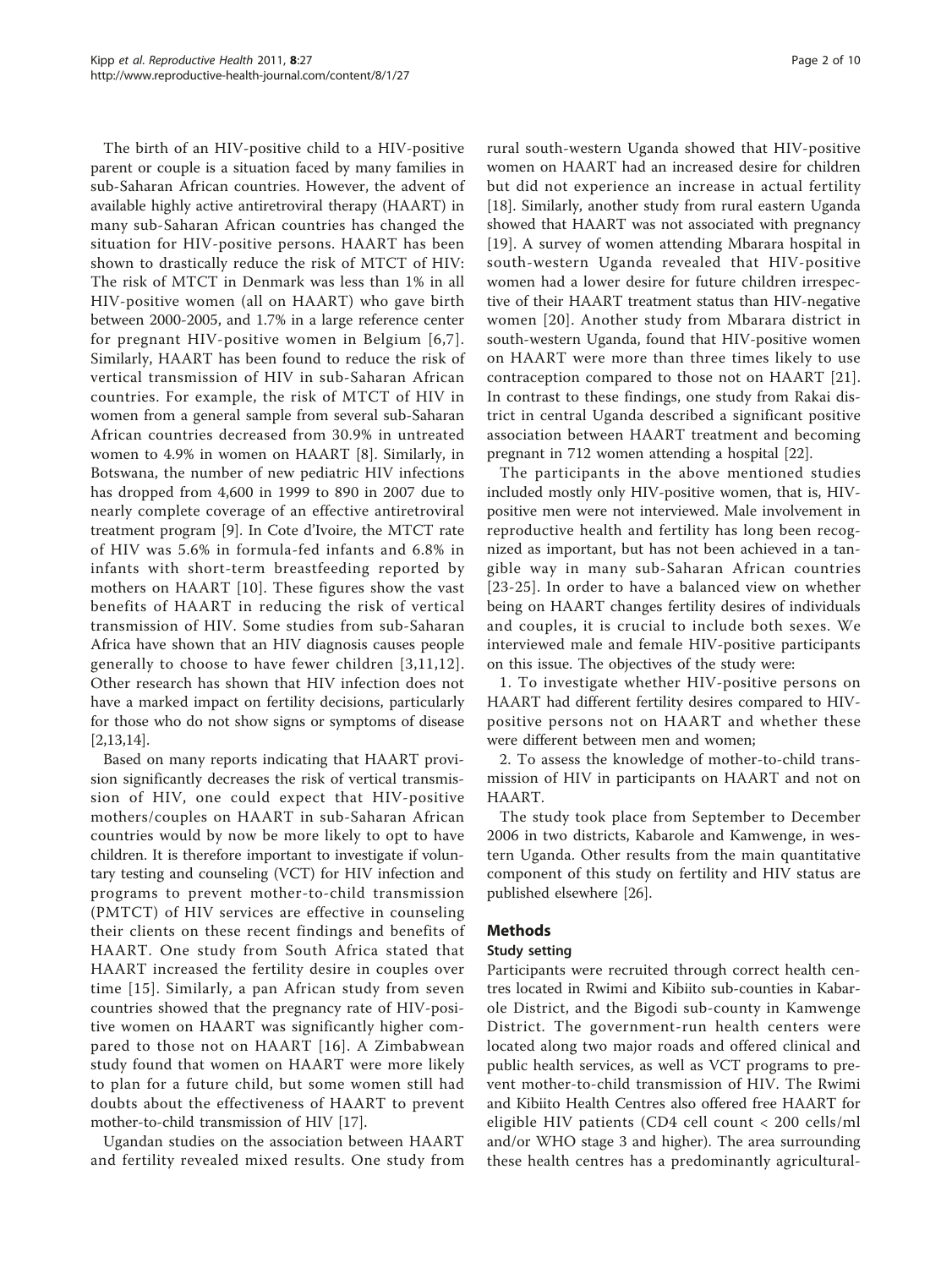based economy and subsistence farming is the main occupation. This area is very fertile, allowing for high yields of basic food crops such as maize, cassava, cooking banana and beans.

# Study design

The study applied a cross-sectional, quantitative design. We report the findings based on a survey which used a structured questionnaire administered through interviews to gather data from participants.

# Recruitment of participants

The study inclusion criteria were: age 18-44 years, married or cohabitating with a partner and having a positive HIV test result. Persons who were bedridden were excluded from the study. All HIV-positive persons registered at two health centers (Rwimi and Kibiito) were invited to participate in the study. In order to increase the sample size, all HIV-positive individuals of an HIV patient support group in Bigodi sub-county were also included in the study. Individuals identified were contacted by health care workers and asked to participate in the study. Ninety-two percent of eligible patients agreed to be interviewed. Participants had the option of being interviewed either in their home or at their local health centre. Of the 199 persons who participated in the study, 122 individuals were on HAART and 77 were not on HAART. The HAART status was derived from interviews and verified using health records.

# Data collection and analysis

A questionnaire was developed in consultation with local experts to assess the socio-demographic characteristics of the study participants. Most questions used were derived from published sources and were already tested for its reliability and validity, e.g. questions derived from the Ugandan Demographic and Health Survey [[27\]](#page-8-0). The questionnaire included questions related to HIV testing, HIV status and fertility desires, treatment status (HAART or no HAART), attitudes towards childbearing of HIV-infected women/couples and risk perceptions of MTCT of HIV. The questionnaire was translated into the local language, Rutooro, and back translated into English for linguistic reliability. It was pre-tested in the study area by 15 persons not part of the study. The instruments' reliability was assessed through a test-retest exercise of 26 randomly selected participants seven days after the questionnaire was first administered. The overall percent agreement obtained in the re-test was 92.4%. For the most important question referring to the main study outcome variable "Do you want more children in future" agreement was 96.2%. (For those participants who reported to be pregnant at the time of the interview this question was Page 3 of 10

phrased as "Do you want more children in future in addition to the current pregnancy"). The final questionnaire was administered by trained interviewers in the local language. The interviews lasted around 40 minutes.

All of the interview data was entered into Microsoft Access and then transferred into STATA for statistical analysis [\[28\]](#page-8-0). A p value of  $< 0.05$  was considered statistically significant (all statistical tests were two sided). Data from open-ended survey questions was coded and analyzed using descriptive statistics. The chi-square test and t-test were used for bivariate data analysis. Bivariate and multivariate logistic regression was used to examine and model the variable "Desire to have more children in future" with a binary outcome (yes/no) and HAART status as the main covariate of interest. Independent variables included demographic and socio-economic characteristics as well as various HIV-related factors such as the HIV-serostatus of the respondent's partner, experience of any AIDS-related symptoms or illness, and experience of an AIDS-related death (either within their family or of a child in their community). All the independent variables that were significant at  $p < 0.2$  in bivariate analyses or important confounding variables (e. g. sex) were selected and fit into a multivariate model. Variables found to be statistically significant in the multivariate model ( $p < 0.05$ ) were kept in the final model.

# Study approval and ethical considerations

Ethics approval was provided by the University of Alberta's Health Research Ethics Board Panel B. In Uganda, approval for the study was obtained from the Uganda National Council of Science and Technology, Kampala. The study was also approved by the District Health Officers of Kabarole and Kamwenge districts, and the political representatives of the study areas. Each participant was informed about the study through an information letter that was read to each participant. All participants signed a consent form.

# Results

# Demographic and socio-economic characteristics of study participants

One hundred twenty two (61.3%) of the study participants were female which is representative of this clinic population. The mean age of males was 35.7 years (SD 5.7 years, range 20-44 years) while the mean age of females was 33.3 years (SD 6.0 years, range 18-44 years). This age difference was statistically signficant ( $p =$ 0.006). One-hundred and twenty two (61.3%) participants were currently on HAART while 77 (38.7%) were not. More female participants were on HAART compared to males  $(41.8\% \text{ vs. } 33.8\% , p = 0.257)$ . Both female and male participants on HAART were younger compared to those not on HAART (female: 31.1 vs. 34.8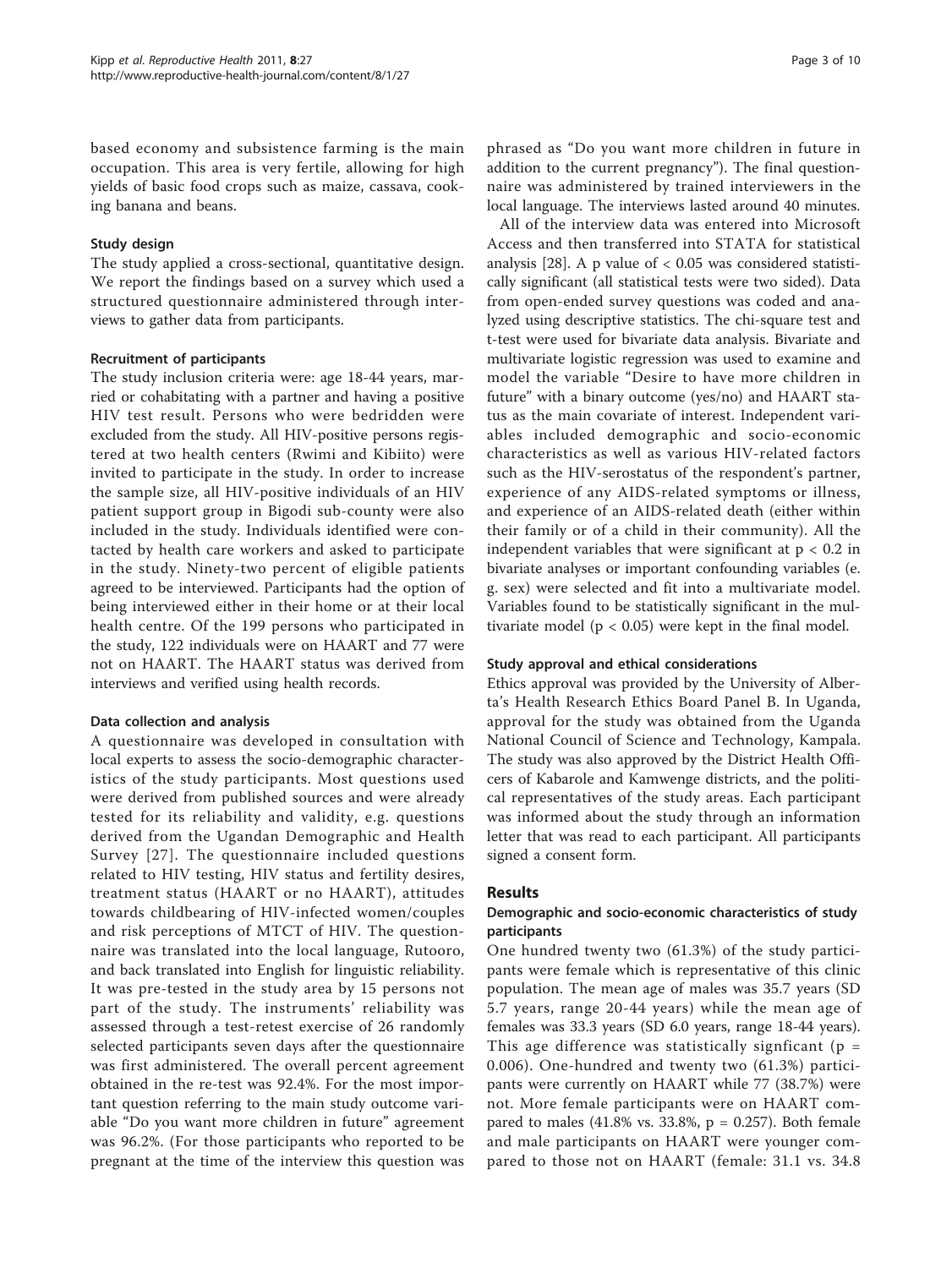years, p < 0.001; male: 33.1 vs. 37.0 years, p = 0.004). Five participants (6.5%) in the HAART group reported to be pregnant during the survey, compared to three (2.5%) in the non-HAART group. The majority of the study respondents were subsistence farmers with a primary education, living in metal-roofed mud huts. The participants had a wide range of tribal and religious affiliations. For more details see Table [1:](#page-4-0)

Use of effective family planning methods such as oral contraceptives and injectables was generally low in our respondents, however there was a high rate of condom use. Participants on HAART reported a much lower rate of condom use. For more details on contraceptive use see Table [2](#page-5-0):

# Fertility desires

Overall, it was found that 13.6% of all participants wanted to have more children. HIV- positive individuals on HAART were more likely to want more children; however, this difference was not statistically significant  $(18.2\%$  on HAART vs. 10.7% not on HAART,  $p =$ 0.131). Those on HAART who had two or more living children showed a trend to want to continue childbearing than those who were not on HAART (18.2% vs. 7.9%,  $p = 0.380$ . Those who wanted to continue childbearing wanted an average of 2.3 additional children (2.1 for participants on HAART vs. 2.4 for participants not on HAART). Three out of 14 pregnant women (21.4%) and 13 out of 132 non-pregnant women (9.9%) wanted more children ( $p = 0.187$ ). For all participants, the average number of children desired (completed family size) was 4.3 with 3.7 children for participants on HAART vs. 4.6 children for participants not on HAART  $(p = 0.009)$ .

In bivariate analysis, respondents who were on HAART were slightly more likely to say that they wanted more children in future (OR 1.86,  $p = 0.135$ ), and this trend disappeared in the multivariate model. Results from the multivariate logistic regression analysis indicate that the odds of desiring more children were quite similar and not statistically different for those on HAART compared to those not on HAART. The final logistic regression model was adjusted for age, sex, occupation, and number of living children. Bivariate and multivariate logistic regression analysis results are shown in Table [3](#page-6-0):

A younger age, male sex, occupation as businessperson, and a smaller number of living children were significant predictors for the desire to have more children.

A sub-analysis was conducted to compare the fertility desires of men and women separately as fertility intentions of each sex may differ due to the diverse roles that men and women play in fertility decision-making and childbearing (Table [4](#page-7-0)).

The main result of the sub-analysis was that being on HAART was not a predictor for fertility desires of males or females. However, the direction of the adjusted OR was different; men on HAART had a tendency to desire more children whereas women on HAART tended to desire fewer children than their untreated counterparts. Additionally, a higher number of living children was a statistically significant predictor for a lower desire for more children in women (OR 0.35, 95% CI 0.18-0.70). This association was the same in men, but did not reach statistical significance. We also found a significant association between the desire to have more children and the occupational status as well as the number of living children for females, but not for males (see Table [3\)](#page-6-0).

# Knowledge and risk perceptions of mother-to-childtransmission of HIV

Participants were asked questions to assess their knowledge of MTCT of HIV, including whether or not being on HAART would influence perceptions of mother-to child transmission. Many respondents said that it depended upon whether the woman delivered her baby in the village or at the health centre/hospital. Participants were asked if MTCT of HIV was possible given differing treatment and delivery scenarios (see Table [5](#page-7-0)).

The results from Table [5](#page-7-0) show that participants generally knew being on HAART reduces the risk of MTCT. A majority of respondents said that women on HAART cannot transmit HIV to their unborn/newborn child (the correct answer would have been that the MTCT risk is minimal). Most respondents stated that the birth setting in the hospital (as compared to a home birth usually attended by traditional birth attendants), was a preferred place in order to reduce MTCT as hospital/health centre deliveries were perceived to be more sanitary and were assisted by trained medical personnel. Participants tended to think that the birth setting was more important than the mother's HAART status. HIVpositive participants on HAART and those not on HAART gave more or less the same responses. Answers to all questions did not differ statistically based upon the respondents' HAART status, indicating that the MTCT knowledge and risk perception of HIV in both groups was the same.

The questionnaire also assessed the attitude towards childbearing in HIV-positive women/couples. Generally, most participants were not in favor of having children when one or both of the parents are HIV-infected (90.9% of participants on HAART vs. 94.4% of participants not on HAART,  $p = 0.496$ ). They also thought that their community members had a negative attitude towards HIV-infected couples when they had a newborn baby.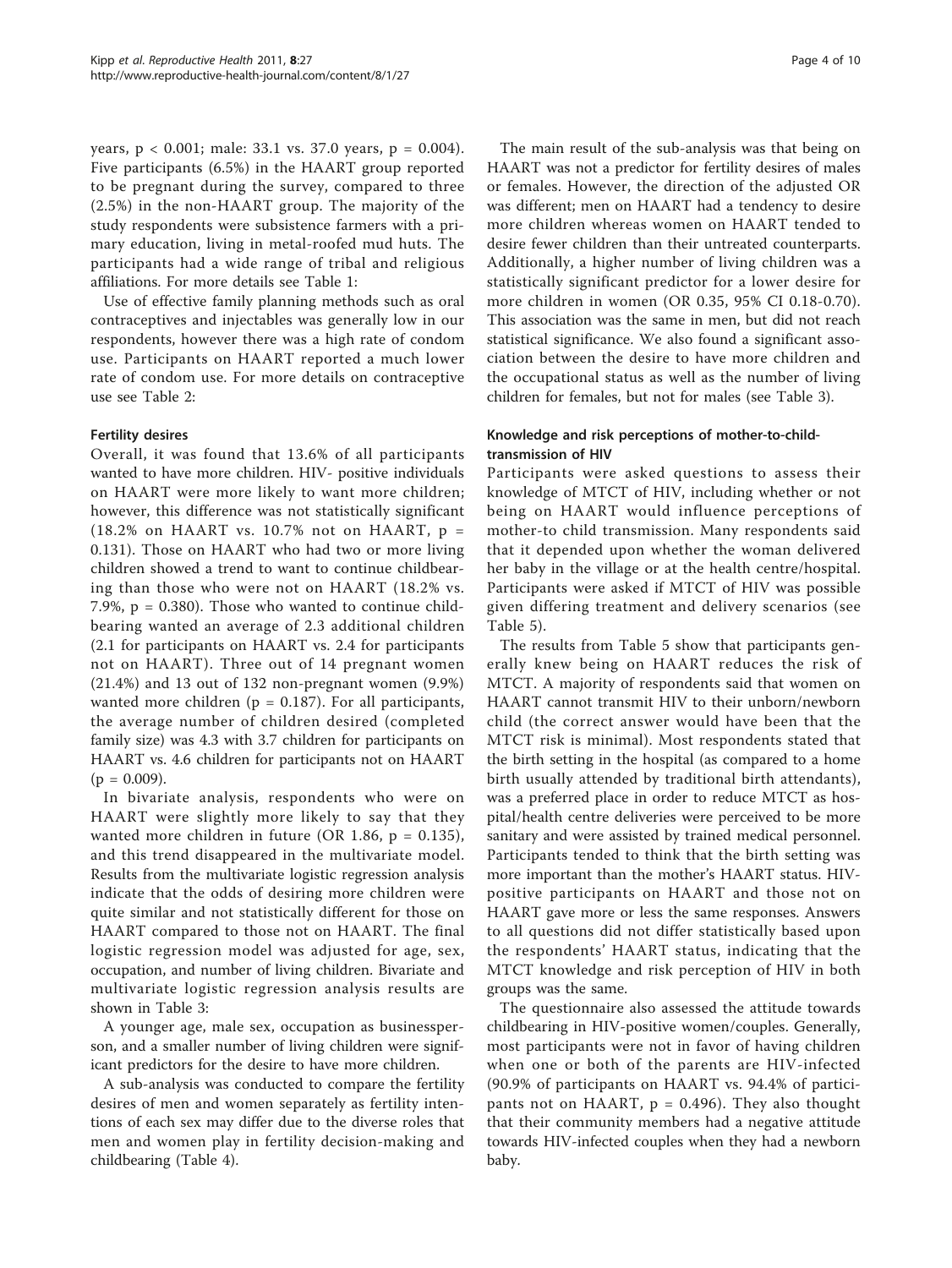| Variable                                  | N                                                            | % Want More Children | p-value <sup>a</sup>  |
|-------------------------------------------|--------------------------------------------------------------|----------------------|-----------------------|
| Sex                                       |                                                              |                      | 0.131                 |
| Female                                    | 122                                                          | 10.7                 |                       |
| Male                                      | 77                                                           | 18.2                 |                       |
| Marital status                            |                                                              |                      | 0.870                 |
| Married                                   | 109                                                          | 12.8                 |                       |
| Cohabiting                                | 76                                                           | 13.6                 |                       |
| Occupation                                |                                                              |                      | 0.430                 |
| Farmer/peasant                            | 132                                                          | 11.4                 |                       |
| Businessperson                            | 26                                                           | 19.2                 |                       |
| Other                                     | 41                                                           | 17.1                 |                       |
| Education                                 |                                                              |                      | 0.583                 |
| None                                      | 36                                                           | 16.7                 |                       |
| Lower Primary                             | 61                                                           | 11.5                 |                       |
| Upper Primary                             | 74                                                           | 16.2                 |                       |
| Secondary and above                       | 28                                                           | 7.1                  |                       |
| Dwelling quality <sup>b</sup>             |                                                              |                      | 0.366                 |
| Low                                       | $17\,$                                                       | 23.5                 |                       |
| Medium                                    | 158                                                          | 13.3                 |                       |
| High                                      | 24                                                           | 8.3                  |                       |
| Ownership of Radio                        |                                                              |                      | 0.918                 |
| No                                        | 50                                                           | 14.0                 |                       |
| Yes                                       | 149                                                          | 13.4                 |                       |
| Ownership of Bicycle                      |                                                              |                      | 0.718                 |
| No                                        | 134                                                          | 14.2                 |                       |
| Yes                                       | 65                                                           | 12.3                 |                       |
| Ownership of Animals                      |                                                              |                      | 0.182                 |
| No                                        | 87                                                           | 17.2                 |                       |
| Yes                                       | 112                                                          | 10.7                 |                       |
| Religious affiliation                     |                                                              |                      | 0.911                 |
| Catholic                                  | 92                                                           | 12.0                 |                       |
| Protestant                                | 76                                                           | 15.6                 |                       |
| Muslim                                    | $\,8\,$                                                      | 12.5                 |                       |
| Other                                     | 23                                                           | 13.0                 |                       |
| Ethnic group                              |                                                              |                      | 0.043                 |
| Mutooro                                   | 112                                                          | 8.9                  |                       |
| Mukiga                                    | 56                                                           | 16.1                 |                       |
| Other                                     | 31                                                           | 25.8                 |                       |
| ARV treatment                             |                                                              |                      | 0.131                 |
|                                           | 122                                                          | 10.7                 |                       |
| No<br>Yes                                 | 77                                                           | 18.2                 |                       |
|                                           |                                                              |                      |                       |
|                                           | Desire for More Children<br>Yes $(n = 27)$<br>No $(n = 172)$ |                      |                       |
|                                           |                                                              |                      |                       |
| Age in years <sup>c</sup> , Mean $\pm$ SD | $29.0 \pm 5.8$                                               | $35.0 \pm 5.6$       | ${<}0.001^\mathrm{d}$ |
| Number of pregnancies, Mean $\pm$ SD      | $3.0\,\pm\,1.8$                                              | $5.2 \pm 2.7$        | $<\,0.001^{\rm d}$    |
| Number of living children, Mean $\pm$ SD  | $1.9 \pm 1.3$                                                | $4.3 \pm 2.5$        | $<\,0.001^{\rm d}$    |
| Number of non-bio children, Mean ± SD     | $1.0\,\pm\,1.1$                                              | $1.3 \pm 1.2$        | $0.163^{d}$           |

### <span id="page-4-0"></span>Table 1 Demographic characteristics and antiretroviral treatment status of survey respondents ( $n = 199$ )

<sup>a</sup> The p-values are based on chi-square test unless otherwise specified.

<sup>b</sup> Dwelling quality variable was divided into three categories as low, medium and high based on the house floor, wall and roof structure (low: mud floor, mud/ thatched walls and grass/thatched roof; medium: mud floor, mud/thatched walls and metal roof; high: cement/concrete/wood floor, walls of permanent materials and metal roof or any two out of three (i.e., floor, walls and roof) of this structure).

<sup>c</sup> The percentage who wants more children for age group 18-24, 25-29, 30-34, 35-39 and 40-44 years is 42, 30, 18, 4 and 4, respectively.

<sup>d</sup> Two independent sample t-test p-value.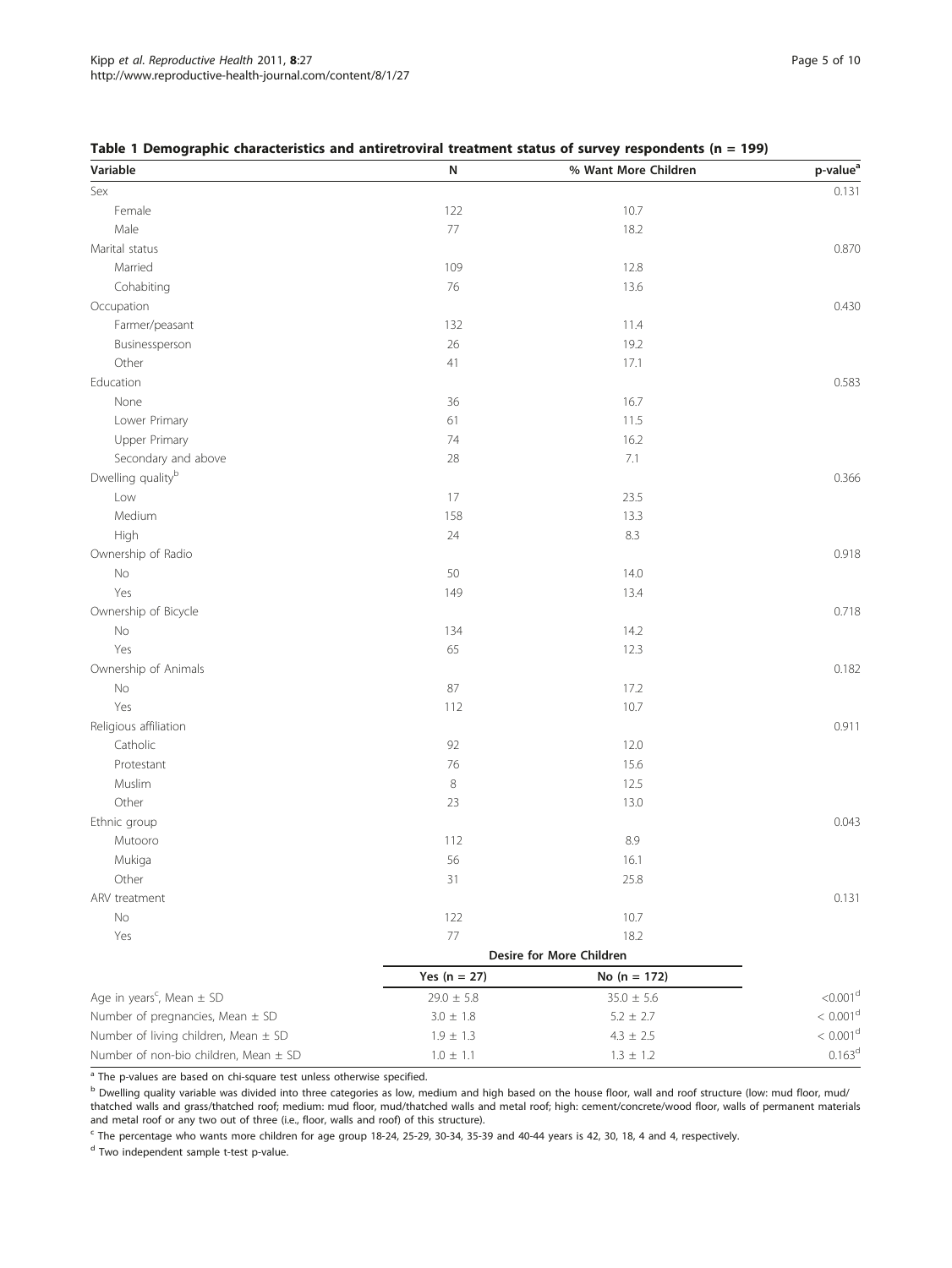|                   | n(%)                     |                 | n(%)                 |                    |
|-------------------|--------------------------|-----------------|----------------------|--------------------|
|                   | Female $(n = 122)$       | Male $(n = 77)$ | No HAART $(n = 122)$ | HAART ( $n = 77$ ) |
| OC Pill           | 4(3.3)                   | 2(2.6)          | 3(2.5)               | 3(3.9)             |
| Injectable        | 5(4.1)                   | 5(6.5)          | 4(3.3)               | 6(7.8)             |
| Male - Condom     | 67 (54.9)                | 47(61.0)        | 87 (71.3)            | 27(35.1)           |
| Dual Method       | $\overline{\phantom{a}}$ | 7(9.1)          | 5(4.1)               | 2(2.6)             |
| Other             | 10(8.2)                  | 1(1.3)          | 5(4.1)               | 6(7.8)             |
| Missing/No Method | 36 (29.5)                | 15(19.5)        | 18 (14.8)            | 33 (42.9)          |

<span id="page-5-0"></span>Table 2 Contraceptive use stratified for sex and HAART treatment status of survey respondents (n = 199)

# **Discussion**

This cross-sectional study conducted in western Uganda included HIV-positive respondents on HAART and not on HAART in order to elucidate their fertility desires as a result of their HIV treatment status. Importantly, this study included men and women which enabled us to assess gender differences when the variable "fertility desires" in conjunction with HAART was modeled for men and women separately. Several other studies have reviewed only fertility desires in (pregnant) women thus missing the male partners' perspectives on fertility desires. These studies limited their interviews to women perhaps because access to interviewing women is easier and also because traditionally childbearing is generally associated with the female gender [\[18,19,29,](#page-8-0)[30](#page-9-0)].

Our study contributes to expanded knowledge on the relationship between HAART treatment status and the desire for children. We did not find that HAART treatment status had an impact for the desire for children. It is important for the scientific community and health care workers to know this. It is also important to assess the level of knowledge on the relationship between MTCT and HAART in health care workers who are working in HIV and family planning programs. They should be aware of the impact of HAART on fertility desires (and on possible negative maternal pregnancy outcomes) in order to provide updated, balanced and effective counselling for family planning and HIV care and prevention program clients.

Our main study finding was that we did not detect an association between being on HAART and an increased desire for future children. Therefore, it is not likely a consideration by HIV-infected persons and couples in their discussions about planning and achieving their desired family size. This corresponds to what Homsy et al. found in their study from eastern Uganda [[19](#page-8-0)] and what Snow described from Mbarara [[20\]](#page-8-0).

Males were generally more likely than females to want more children which we expected and which is in accordance with the literature from sub-Saharan Africa. Other predictors for a higher fertility desire (see Table [3\)](#page-6-0) were younger age, higher number of living children, and higher occupational status (only for women), which are consistent with other findings from the literature for sub-Saharan Africa. In the gender-specific sub-analysis, men on HAART had a tendency to desire more children compared to those men not on HAART, while women on HAART had less desire for future children compared to women not on HAART (both associations were not statistically significant). However, these results from the sub-analysis have to be considered with caution, as the 95% confidence intervals were very wide and difficult to interpret. In addition, the sample size in this sub-analysis was small and may not provide the statistical power to detect a statistically significant difference. The gender differences with respect to the direction of the relationship between HAART treatment and fertility desires should be tested in larger studies with sufficient power. If confirmed, it would be important for professionals to use different approaches in counseling male and female persons on their fertility options when they are HIVpositive. It would be also important to confirm if women on HAART have less desire for future children than women not on HAART and, if so, why.

The non-association between fertility desires and being on HAART treatment in HIV-infected rural Ugandans is not too surprising, as poor rural Ugandans with low educational attainment do not base their life decisions on the probabilities of HIV transmission but rather on life experiences. The hypothesis that their fertility desires are based on the probability of mother-tochild transmission of HIV seems therefore counterintuitive, as many other factors may play a role in fertility desires. These factors could be whether the parents will be alive to see the child grow and if they will be well enough to care for the child. If parents are receiving HAART, we can assume that they were quite sick (stage 3 or 4 or CD+ count of less than 200 cells/mm<sup>3</sup> [[31](#page-9-0)]. This would suggest that at some point in time they have experienced some of the more challenging aspects of living with HIV such as morbidity and adverse reactions to HAART treatment regimens. These experiences might have reduced their fertility desires. In addition, the provision of HAART in Uganda is not guaranteed, making the choice to have children especially risky for the group relying on HAART for their well being [[32](#page-9-0)]. Also,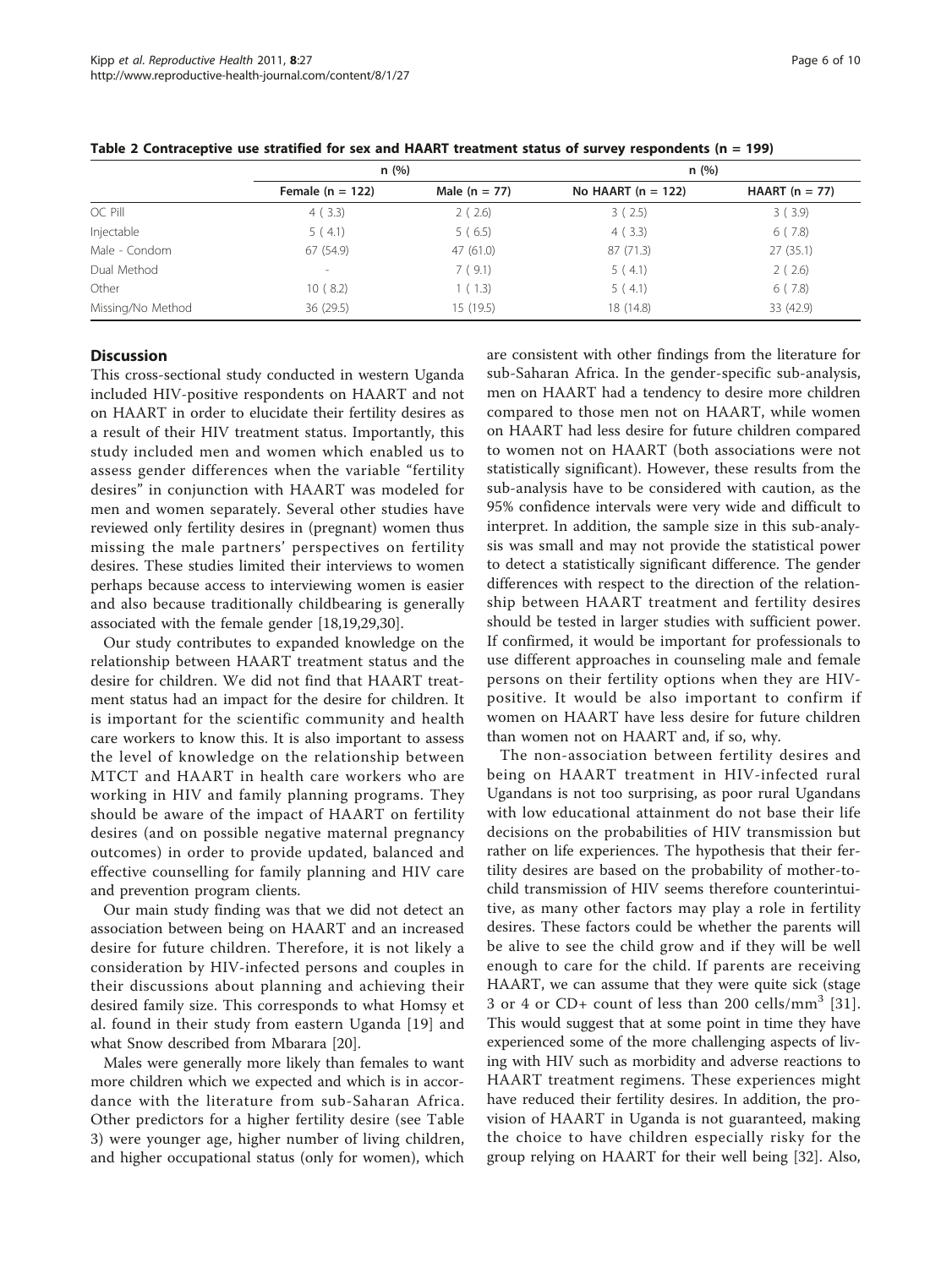|                            | <b>Bivariate Analysis</b> |         | <b>Multivariate Analysis</b> |       |  |
|----------------------------|---------------------------|---------|------------------------------|-------|--|
| Variable                   | OR (95% CI)               | P       | OR (95% CI)                  | P     |  |
| Being on HAART             |                           |         |                              |       |  |
| No                         | 1.00 (reference)          |         | 1.00 (reference)             |       |  |
| Yes                        | 1.86 (0.82-4.21)          | 0.135   | 1.08 (0.40-2.90)             | 0.886 |  |
| Age in years               | $0.84(0.77-0.91)$         | < 0.001 | $0.89$ $(0.81 - 0.97)$       | 0.012 |  |
| Sex                        |                           |         |                              |       |  |
| Female                     | 1.00 (reference)          |         | 1.00 (reference)             |       |  |
| Male                       | 1.86 (0.82-4.21)          | 0.135   | 3.01 (1.10-8.22)             | 0.032 |  |
| Marital status             |                           |         |                              |       |  |
| Married                    | 1.00 (reference)          |         |                              |       |  |
| Cohabiting                 | $1.07(0.47 - 2.45)$       | 0.870   |                              |       |  |
| Occupation                 |                           |         |                              |       |  |
| Farmer/peasant             | 1.00 (reference)          |         | 1.00 (reference)             |       |  |
| Businessperson             | 1.85 (0.61-5.66)          | 0.276   | 3.28 (0.82-13.1)             | 0.092 |  |
| Others                     | $1.61(0.61 - 4.26)$       | 0.341   | 2.39 (0.76-7.51)             | 0.137 |  |
| Education                  |                           |         |                              |       |  |
| None                       | 1.00 (reference)          |         |                              |       |  |
| Lower primary              | $0.65(0.20-2.11)$         | 0.471   |                              |       |  |
| Upper primary              | $0.97$ $(0.12 - 2.83)$    | 0.952   |                              |       |  |
| Secondary and above        | $0.38$ $(0.07 - 2.07)$    | 0.266   |                              |       |  |
| Ethnic group               |                           |         |                              |       |  |
| Mutooro                    | 1.00 (reference)          |         |                              |       |  |
| Mukiga                     | 1.95 (0.74-5.12)          | < 0.001 |                              |       |  |
| Other                      | 3.55 (1.26-9.98)          | 0.016   |                              |       |  |
| Religious affiliation      |                           |         |                              |       |  |
| Catholic                   | 1.00 (reference)          |         |                              |       |  |
| Protestant                 | 1.38 (0.57-3.33)          | 0.473   |                              |       |  |
| Muslim                     | 1.05 (0.12-9.37)          | 0.964   |                              |       |  |
| Other                      | 1.10 (0.28-4.33)          | 0.887   |                              |       |  |
| Dwelling quality           |                           |         |                              |       |  |
| Low                        | 1.00 (reference)          |         |                              |       |  |
| Medium                     | $0.50(0.15-1.67)$         | 0.259   |                              |       |  |
| High                       | $0.30(0.05-1.84)$         | 0.192   |                              |       |  |
| Pregnant                   |                           |         |                              |       |  |
| No                         | 1.00 (reference)          |         |                              |       |  |
| Yes                        | 2.50 (0.62-10.1)          | 0.200   |                              |       |  |
| Number of living children  | $0.50(0.38-0.68)$         | < 0.001 | $0.56$ $(0.39 - 0.80)$       | 0.002 |  |
| Number of non-bio children |                           |         |                              |       |  |
| $\overline{0}$             | 1.00 (reference)          |         |                              |       |  |
| $\mathbf{1}$               | 1.05 (0.34-3.23)          | 0.938   |                              |       |  |
| $\overline{2}$             | $0.87(0.31 - 2.49)$       | 0.798   |                              |       |  |
| 3                          | $0.36$ $(0.10-1.36)$      | 0.132   |                              |       |  |

# <span id="page-6-0"></span>Table 3 Odds ratio (OR) and 95% confidence interval (95%CI) for a dependent variable "desire to have more children" (n = 199) - Logistic Regression Bivariate and Multivariate Analysis

the risk of vertical HIV transmission for mothers on HAART is not zero and so a small risk remains.

It was surprising to find that the knowledge about vertical transmission of HIV and its risk reduction in mothers on HAART did not differ whether participants were on HAART or not. We expected participants in the HAART group to be more knowledgeable,

as there is the duty for the HAART clinic staff to provide the proper and updated information to their clients. This lack of knowledge is regrettable, as the HAART clinic staff should have had many opportunities as a result of their treatment program (especially during the monthly monitoring visits) to properly inform their clients.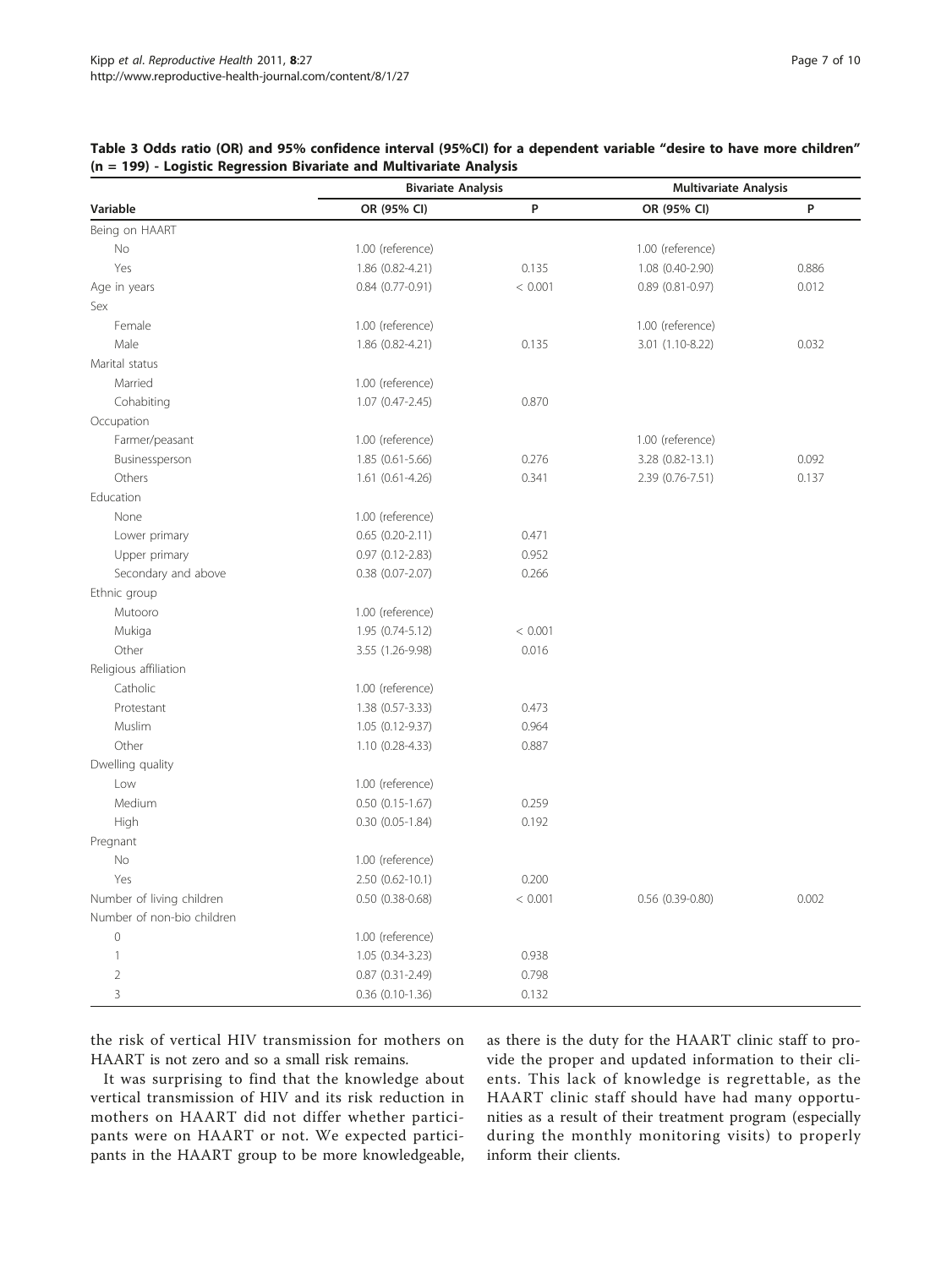# <span id="page-7-0"></span>Table 4 Odds ratio (OR) and 95% confidence interval (95%CI) for a dependent variable "desire to have more children" (n = 199) by sex - Logistic Regression Multivariate Analysis

|                              | Males $(n = 77)$       |       | Females ( $n = 122$ )  |       |
|------------------------------|------------------------|-------|------------------------|-------|
| Variable                     | OR (95% CI)            | P     | OR (95% CI)            | P     |
| Being on HAART               |                        |       |                        |       |
| No                           | 1.00<br>(reference)    |       | 1.00 (reference)       |       |
| Yes                          | 1.88 (0.46-7.73)       | 0.380 | $0.65$ $(0.13 - 3.32)$ | 0.605 |
| Age in years                 | 0.85 (0.73-0.99) 0.031 |       | $0.91(0.80-1.05)$      | 0.187 |
| Occupation                   |                        |       |                        |       |
| Farmer/peasant               | 1.00<br>(reference)    |       | 1.00 (reference)       |       |
| Businessperson               | 2.49 (0.43-14.5) 0.311 |       | 11.2 (0.86-<br>147.1)  | 0.066 |
| Others                       | $0.55(0.05-5.51)0.608$ |       | 10.3 (1.46-72.7)       | 0.019 |
| Number of living<br>children | $0.70(0.43-1.14)0.149$ |       | $0.35(0.18-0.70)$      | 0.003 |

Reproductive decision-making may change if women/ couples receive HAART for a longer time period. We collected our data in 2006 amidst a recent and rapid expansion of available free HAART services in Uganda. As we did not ask the question of the duration of HAART treatment in our survey, we were unable to incorporate this variable in our statistical models. It has been suggested that the duration of HAART treatment could play a role in the association between HAART status and fertility desires, e.g. women on HAART treatment for a longer time may be more inclined to have more children [[21](#page-8-0)]. Future studies may want to include patients with extended HAART experience to elucidate their fertility desires.

# Limitations

Our study had some limitations. First, the odds ratios were based on cross-sectional data which precludes assessing the causality of the associations described. Second, social desirability bias cannot be excluded as the information collected was sensitive. However, we used highly trained and experienced interviewers to minimize this bias. Third, we may have experienced a selection bias as we were not able to perform a true random sampling procedure. The fourth limitation was that we were not able to assess any clinical parameters in regard to the HIV disease progression of participants. As some participants on HAART may have been in a more advanced clinical stage of HIV, they may be less likely wanting more children in future due to their reduced physical health status. If this is true, we may have overstated the non-association between HAART and fertility desires for more children. Finally, as free HAART was made available in Uganda in 2005, it was likely that some of our participants were put on HAART during this expansion and therefore had a short duration of antiretroviral treatment when they were interviewed by us. Another shortcoming is that this study was conducted in 2006; since then there have been changes in HAART promotion and its use in Uganda, the results should be interpreted with caution.

In addition to interviewing participants about the desire for children, we also assessed the pregnancy status at the time of the survey by asking the respondents if they (or their partners) were pregnant. The proportion for those on HAART who reported to be pregnant at the time of the interview were similar compared to those respondents (or their partners) not on HAART at the time of the interviews. However, as the absolute numbers were very small, the results from this comparison have limitations. In spite of these limitations, these pregnancy numbers somewhat validate the findings from the interviews.

# Conclusions

In order to provide updated, complete, comprehensive and balanced information during counseling and treatment sessions to HIV-infected persons/couples ethically, counseling staff has the responsibility to inform clients not only of the benefits that can be conferred by HAART but also of the possible risks for negative pregnancy outcomes [[33](#page-9-0),[34](#page-9-0)]. There should be no delay in relaying the complete educational package to this group of HIV-positive persons and couples, as well as to the

# Table 5 Knowledge and risk perception of mothers on HAART and not on HAART

|                                                                        | % who responded that MTCT of HIV is likely under the circumstances |               |
|------------------------------------------------------------------------|--------------------------------------------------------------------|---------------|
|                                                                        | On HAART*                                                          | Not on HAART* |
| If mother not on anti-retroviral treatment                             | 92.6                                                               | 96.2          |
| If mother on anti-retroviral treatment                                 | 42.3                                                               | 44.4          |
| If mother not on anti-retroviral treatment and gives birth in village  | 100.0                                                              | 100.0         |
| If mother on anti-retroviral treatment and gives birth in village      | 76.5                                                               | 67.6          |
| If mother not on anti-retroviral treatment and gives birth in hospital | 52.3                                                               | 45.2          |
| If mother on anti-retroviral treatment and gives birth in hospital     | 15.3                                                               | 10.5          |

\* Responses of the participants were not significantly different (i.e., p > 0.05) for those on HAART vs. not on HAART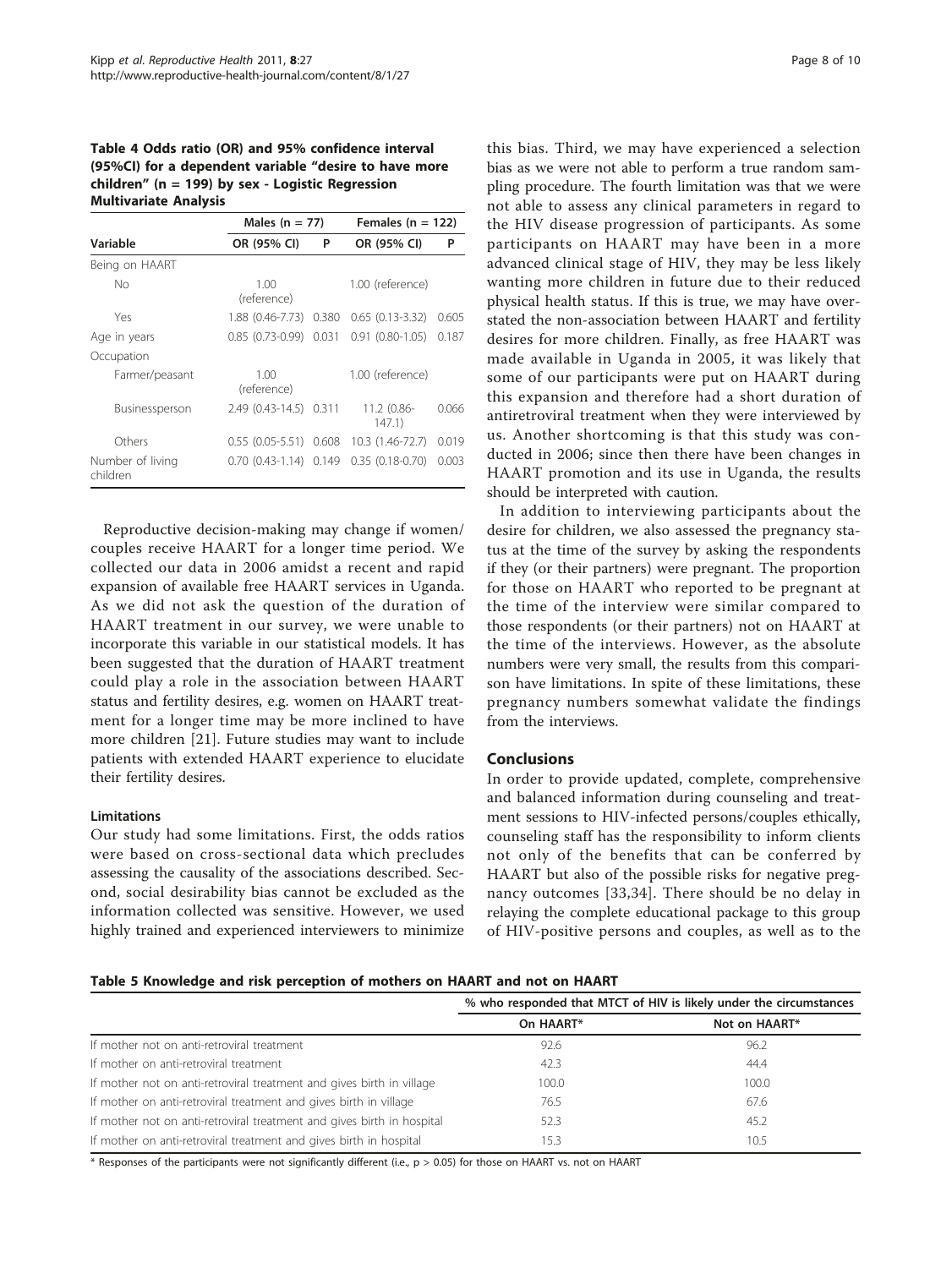<span id="page-8-0"></span>population in general. HIV counseling, care and prevention services as well as family planning programs are still not adequately addressing the benefits of HAART. The package should be modified to include current and updated information re: the effectiveness of HAART on reducing vertical transmission of HIV. Health care workers and counselors who provide HIV/family planning counseling should upgrade their MTCT/HAART knowledge and be required to provide this information to all service users in an unbiased way. Service providers should be evaluated on their practice of providing this vital, relevant and updated information to their clients. Evidence on the positive impact of HAART on vertical HIV transmission is crucial for the HIV-positive persons/couples to know when they are making childbearing decisions.

#### Acknowledgements

We thank Jean Kipp for her very useful comments on the first drafts of the manuscript. The study was financed by a research grant from the Canadian Institutes of Health Research (CIHR), grant no. MOP-74586, and the Fund for Support of International Development Activities (FSIDA), University of Alberta.

#### Author details

<sup>1</sup>Department of Public Health Sciences, School of Public Health, University of Alberta, Edmonton, Alberta, Canada. <sup>2</sup>Kabarole District Health Department, P. O. Box 27, Fort Portal, Uganda.

#### Authors' contributions

WK was involved in all stages of the study and wrote the article. JH had major input in the development of the proposal and conducted the field work in Uganda. She commented on the draft manuscript and helped with the interpretation of the study results. GSJ developed the statistical part of the proposal and analyzed the data. He also provided input into the manuscript. AA helped with the supervision of the field work and provided input into the manuscript and the interpretation of the data. TR was involved in the design of the study and supervised the field work in Uganda. He also provided input into the manuscript and helped to interpret the study results within the context of the Ugandan health care system. All authors read and approved the final manuscript.

#### Competing interests

The authors declare that they have no competing interests.

Received: 20 June 2011 Accepted: 6 October 2011 Published: 6 October 2011

#### References

- 1. Newell ML, Brahmbhatt H, Ghys PD: Child mortality and HIV infection in Africa: a review. AIDS 2004, 18(Suppl):27-34.
- 2. Gregson S, Zhuwau T, Anderson RM, Chandiwana SK: [Is there evidence for](http://www.ncbi.nlm.nih.gov/pubmed/9460814?dopt=Abstract) [behaviour change in response to AIDS in rural Zimbabwe?](http://www.ncbi.nlm.nih.gov/pubmed/9460814?dopt=Abstract) Soc Sci Med 1998, 46:321-330.
- 3. Feldman R, Maposhere C: [Safer sex and reproductive choice: findings](http://www.ncbi.nlm.nih.gov/pubmed/14708407?dopt=Abstract) from "[positive women: voices and choices](http://www.ncbi.nlm.nih.gov/pubmed/14708407?dopt=Abstract)" in Zimbabwe. Reprod Health Matters 2003, 11:162-173.
- 4. Lutalo T, Kidugavu M, Wawer MJ, Serwadda D, Zabin LS, Gray RH: [Trends](http://www.ncbi.nlm.nih.gov/pubmed/11020933?dopt=Abstract) [and determinants of contraceptive use in Rakai District, Uganda, 1995-](http://www.ncbi.nlm.nih.gov/pubmed/11020933?dopt=Abstract) [98.](http://www.ncbi.nlm.nih.gov/pubmed/11020933?dopt=Abstract) Stud Fam Plann 2000, 31:217-227.
- Caldwell C, Caldwell P: The cultural context of high fertility in Africa. Population Develop Rev 1987, 13(3):409-437.
- 6. Rasmussen MB, Rasmussen JB, Nielsen VR, Herlin T, Fisker N, Horntstrup MK: [Prevention of vertical transmission of HIV in Denmark.](http://www.ncbi.nlm.nih.gov/pubmed/18761841?dopt=Abstract) Ugeskrift for Laeger 2008, 170(34):2567-2570.
- 7. Goetghebuer T, Haelterman E, Marvillet I, Barlow P, Hainaut M, Salameh A: [Vertical transmission of HIV in Belgium: a 1986-2002 retrospective](http://www.ncbi.nlm.nih.gov/pubmed/18392638?dopt=Abstract) [analysis.](http://www.ncbi.nlm.nih.gov/pubmed/18392638?dopt=Abstract) Eur J Pediatr 2009, 168:79-85.
- 8. Ciaranello AL, Seage GR, Freedberg KA, Weinstein MC, Lockman S, Walensky RP: [Antiretroviral drugs for preventing mother-to-child](http://www.ncbi.nlm.nih.gov/pubmed/18981776?dopt=Abstract) [transmission of HIV in sub-Saharan Africa: balancing efficacy and infant](http://www.ncbi.nlm.nih.gov/pubmed/18981776?dopt=Abstract) [toxicity.](http://www.ncbi.nlm.nih.gov/pubmed/18981776?dopt=Abstract) AIDS 2008, 22(17):2359-2369.
- 9. Stover J, Fidzani B, Molomo BC, Moeti T, Musuka G: Estimated HIV trends and program effects in Botswana. PLoS One 2008, 3(11), epub 2008 Nov 14.
- 10. Leroy V, Ekouevi DK, Becquet R, Viho I, Dequae-Merchadou L, Tonwe-Gold B: [18-months effectiveness of short course antiretroviral regimens](http://www.ncbi.nlm.nih.gov/pubmed/18286200?dopt=Abstract) [combined with alternatives to breastfeeding to prevent HIV mother-to](http://www.ncbi.nlm.nih.gov/pubmed/18286200?dopt=Abstract)[child transmission.](http://www.ncbi.nlm.nih.gov/pubmed/18286200?dopt=Abstract) PLoS One 2008, 3(2):e1645.
- 11. Allen S, Serufilira A, Gruber V, Kegeles S, Van de Perre P, Carael M: Pregnancy and contraception use among urban Rwandan women after HIV testing and counseling. Am J Pub Health 1993, 83:705-710.
- 12. Grieser M, Gittelsohn J, Shankar AV, Koppenhaver T, Legrand TK, Marindo R: Reproductive decision making and the HIV/AIDS epidemic in Zimbabwe. J South Afric Stud 2001, 27:225-243.
- 13. Baylies C: [The impact of HIV on family size preference in Zambia.](http://www.ncbi.nlm.nih.gov/pubmed/11424271?dopt=Abstract) Reprod Health Matters 2000, 8:77-86.
- 14. Rutenberg N, Baek C, Review of Field Experiences: Integration of Family Planning and PMTCT Services. Population Council Washington, DC; 2004.
- 15. Myer L, Morroni C, Rebe K: Prevalence and determinants of fertility intentions of HIV-infected women and men receiving antiretroviral therapy in South Africa. AIDS Pat Care STDs 2007, 21(4):278-285.
- 16. Myer L, Carter R, Katyal M, Toro P, El-Sadr W, Abrams E: [Impact of](http://www.ncbi.nlm.nih.gov/pubmed/20161723?dopt=Abstract) [antiretroviral therapy on incidence of pregnancy among HIV-infected](http://www.ncbi.nlm.nih.gov/pubmed/20161723?dopt=Abstract) [women in sub-Saharan Africa: A cohort study.](http://www.ncbi.nlm.nih.gov/pubmed/20161723?dopt=Abstract) PLoS Med 2010, 7(2): e1000229.
- 17. Ndlovu V: [Considering childbearing in the age of highly active](http://www.ncbi.nlm.nih.gov/pubmed/19936407?dopt=Abstract) [antiretroviral therapy \(HAART\): Views of HIV-positive couples.](http://www.ncbi.nlm.nih.gov/pubmed/19936407?dopt=Abstract) Sahara J 2009, 6(2):58-68.
- 18. Maier M, Andia I, Emenyonu N, Guzman D, Kaida A, Pepper L: [Antiretroviral](http://www.ncbi.nlm.nih.gov/pubmed/18389364?dopt=Abstract) [therapy is associated with increased fertility desire, but not pregnancy](http://www.ncbi.nlm.nih.gov/pubmed/18389364?dopt=Abstract) [and life births, among HIV + women in an early HIV treatment program](http://www.ncbi.nlm.nih.gov/pubmed/18389364?dopt=Abstract) [in rural Uganda.](http://www.ncbi.nlm.nih.gov/pubmed/18389364?dopt=Abstract) AIDS Behav 2009, 13(Suppl 1):28-37.
- 19. Homsy J, Bunnell R, Moore D, King R, Malamba S, Nakityo R: [Reproductive](http://www.ncbi.nlm.nih.gov/pubmed/19129911?dopt=Abstract) [intentions and outcomes among women on antiretroviral therapy in](http://www.ncbi.nlm.nih.gov/pubmed/19129911?dopt=Abstract) [rural Uganda: a prospective cohort study.](http://www.ncbi.nlm.nih.gov/pubmed/19129911?dopt=Abstract) PLoS One 2009, 4(1):e4149.
- 20. Snow R, Mutumba M, Powers G, Evans L, Rukundo E, Abesiga L, Kabasindi J, Ford T, Mugyenyi G: The impact of HIV on fertility aspirations in Uganda. Population Study Center 11(740):19.
- 21. Andia I, Kaida A, Maier M, Guzman D, Emenyonu N, Pepper L, Bangsberg D, Hogg R: Highyl active antiretroviral therapy and increased use of contraceptives among HIV-positive women during expanding access to antiretroviral therapy in Mbarara, Uganda. Am J Pub Health 2009, 99:340-347.
- 22. Makumbi F, Nakigozi G, Reynolds S, Ndyanabo A, Lutalo T, Serwada D, Nalugoda F, Wawer M, Gray R: Associations between HIV anti retroviral therapy and the prevalence and incidence of pregnancy in Rakai, Uganda. AIDS Res Treatm 2010, 2011.
- 23. Maja TM: [Involvement of males in promoting reproductive health.](http://www.ncbi.nlm.nih.gov/pubmed/17515319?dopt=Abstract) Curationis 2007, 30(1):71-76.
- 24. Odu OO, Ijadunola KT, Komolafe JO, Adebimpe WT: Men'[s knowledge and](http://www.ncbi.nlm.nih.gov/pubmed/17111755?dopt=Abstract) [attitude with respect to family planning in a suburban Nigerian](http://www.ncbi.nlm.nih.gov/pubmed/17111755?dopt=Abstract) [community.](http://www.ncbi.nlm.nih.gov/pubmed/17111755?dopt=Abstract) Niger J Med 2006, 15(3):260-265.
- 25. Kaida A, Kipp W, Hessel P, Konde-Lule J: [Male participation in family](http://www.ncbi.nlm.nih.gov/pubmed/15906884?dopt=Abstract) [planning; Results from a qualitative study in Mpigi district, Uganda.](http://www.ncbi.nlm.nih.gov/pubmed/15906884?dopt=Abstract) J Biosoc Sci 2005, 37(3):269-286.
- 26. Heys J, Kipp W, Jhangri G, Alibhai A, Rubaale T: Fertility desires and Infection with the Human Immunodeficiency Virus: Results from a survey in rural Uganda. AIDS 2009, 23(Suppl):37-45.
- 27. Uganda Bureau of Statistics, Macro International Inc: Uganda Demographic and Health Survey 2007; final report. Kampala, Uganda.
- 28. STATA Corporation, STATA Statistical Software. College Station, Texas, United States of America; 2009, Release 11.
- 29. Taulo F, Berry M, Tsui A, Makanani B, Kafulafula G, Li Q: [Fertility intentions](http://www.ncbi.nlm.nih.gov/pubmed/19308718?dopt=Abstract) [of HIV-1 infected and uninfected women in Malawi: A longitudinal](http://www.ncbi.nlm.nih.gov/pubmed/19308718?dopt=Abstract) [study.](http://www.ncbi.nlm.nih.gov/pubmed/19308718?dopt=Abstract) AIDS Behav 2009, 13(Supp.1):20-27.